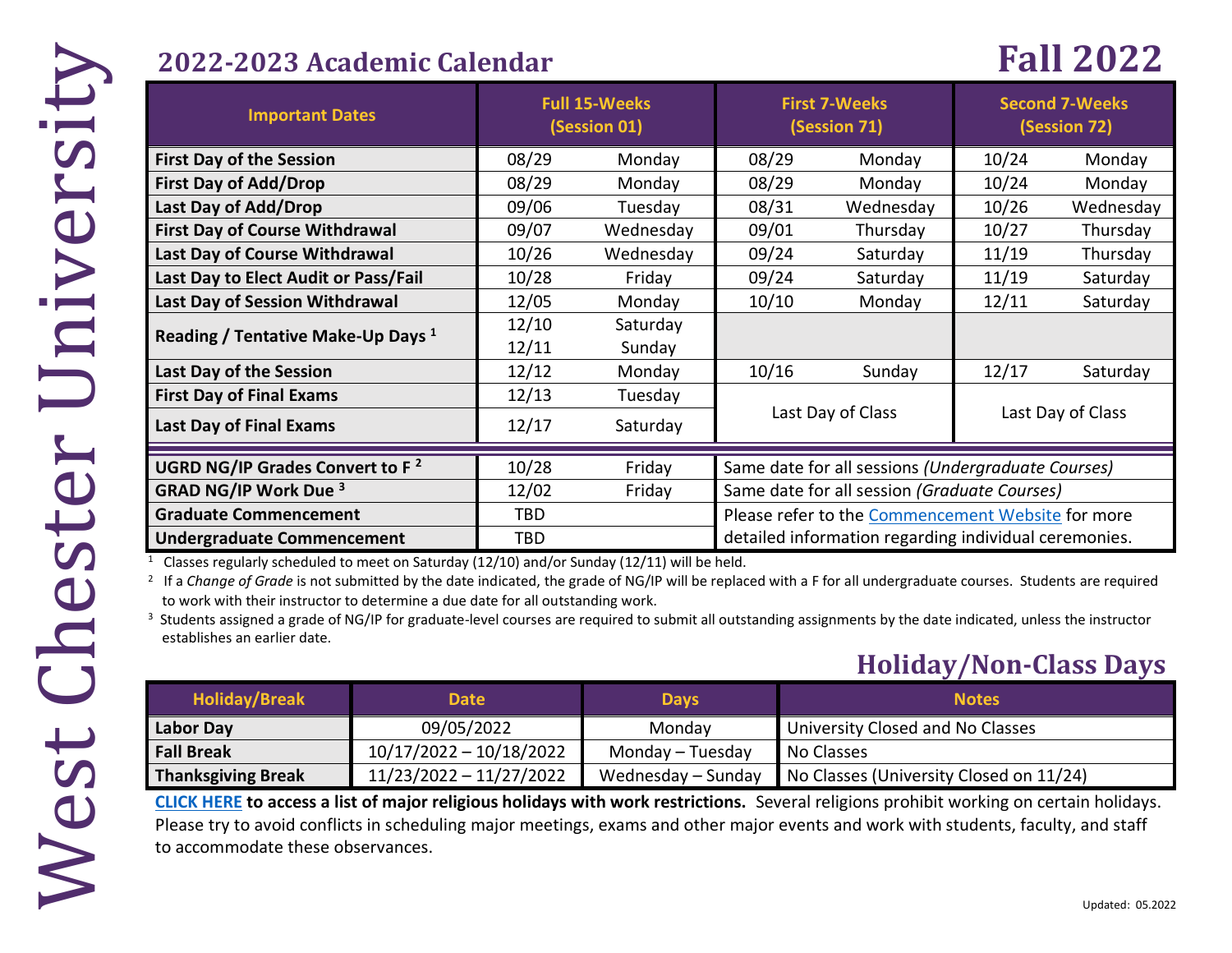# **2022-2023 Academic Calendar Winter 2022/2023**

| <b>Important Dates</b>                | <b>Full 5-Weeks</b><br>(Session 01)* |                   | <b>Last 3-Weeks</b><br>(Session 31)**<br>This session is 100% online instruction only |                   |  |
|---------------------------------------|--------------------------------------|-------------------|---------------------------------------------------------------------------------------|-------------------|--|
| <b>First Day of the Session</b>       | 12/19/22                             | Monday            | 01/03/23                                                                              | Tuesday           |  |
| <b>First Day of Add/Drop</b>          | 12/19/22                             | Monday            | 01/03/23                                                                              | Tuesday           |  |
| Last Day of Add/Drop                  | 12/20/22                             | Tuesday           | 01/04/23                                                                              | Wednesday         |  |
| <b>First Day of Course Withdrawal</b> | 12/21/22                             | Wednesday         | 01/05/23                                                                              | Thursday          |  |
| Last Day of Course Withdrawal         | 01/10/23                             | Tuesday           | 01/12/23                                                                              | Thursday          |  |
| Last Day to Elect Audit or Pass/Fail  | 01/10/23                             | Tuesday           | 01/12/23                                                                              | Thursday          |  |
| Last Day of Session Withdrawal        | 01/19/23                             | Thursday          | 01/19/23                                                                              | Thursday          |  |
| Last Day of the Session               | 01/22/23                             | Sunday            | 01/22/23                                                                              | Sunday            |  |
| <b>Final Exams</b>                    |                                      | Last Day of Class |                                                                                       | Last Day of Class |  |

*\* Courses built in Session 01 should consist of 15 instructional days. This session spans more than 15 instructional days to permit faculty to determine the start and end date of their courses.* 

*\*\* Undergraduate courses must have approval to be taught in condensed format.* 

# **Holiday/Non-Class Days**

| <b>Holiday/Break</b>             | <b>Date</b>             | <b>Days</b>       | <b>Notes</b>                     |
|----------------------------------|-------------------------|-------------------|----------------------------------|
| <b>Holiday Break</b>             | $-01/01/23$<br>12/24/22 | Saturday - Sunday | University Closed and No Classes |
| <b>New Year's Day Observance</b> | 01/02/2023              | Monday            | University Closed and No Classes |
| Martin Luther King Jr. Day       | 01/16/2023              | Monday            | University Closed and No Classes |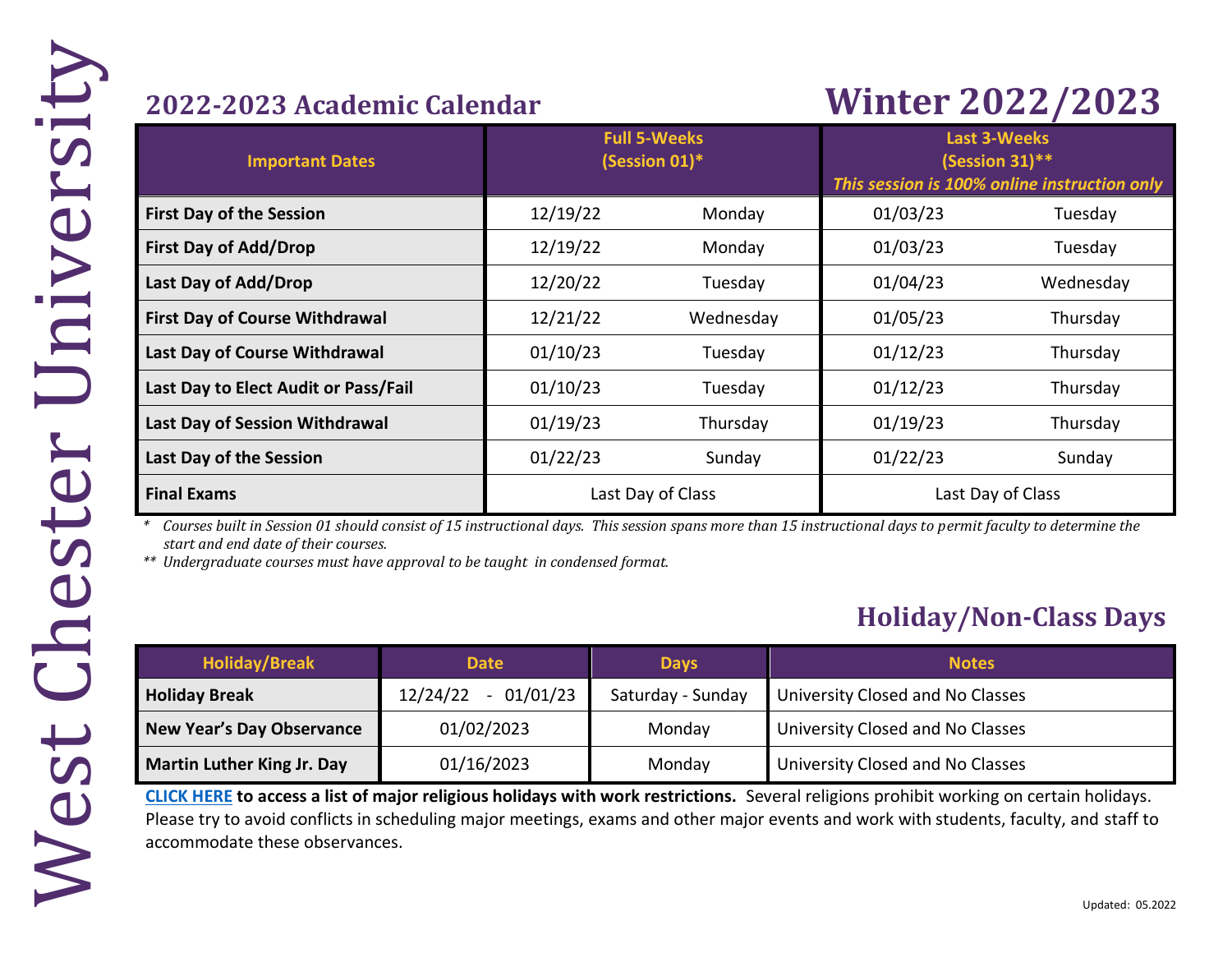# **2022-2023 Academic Calendar Spring 2023**

| <b>Important Dates</b>                       | <b>Full 15-Weeks</b><br>(Session 01) |          | <b>First 7-Weeks</b><br>(Session 71)                  |           | <b>Second 7-Weeks</b><br>(Session 72) |           |
|----------------------------------------------|--------------------------------------|----------|-------------------------------------------------------|-----------|---------------------------------------|-----------|
| <b>First Day of the Session</b>              | 01/23                                | Monday   | 01/23                                                 | Monday    | 03/20                                 | Monday    |
| <b>First Day of Add/Drop</b>                 | 01/23                                | Monday   | 01/23                                                 | Monday    | 03/20                                 | Monday    |
| Last Day of Add/Drop                         | 01/30                                | Monday   | 01/25                                                 | Wednesday | 03/22                                 | Wednesday |
| <b>First Day of Course Withdrawal</b>        | 01/31                                | Tuesday  | 01/26                                                 | Thursday  | 03/23                                 | Thursday  |
| <b>Last Day of Course Withdrawal</b>         | 03/27                                | Monday   | 02/18                                                 | Saturday  | 04/15                                 | Saturday  |
| Last Day to Elect Audit or Pass/Fail         | 03/31                                | Friday   | 02/18                                                 | Saturday  | 04/15                                 | Saturday  |
| <b>Last Day of Session Withdrawal</b>        | 05/01                                | Monday   | 03/06                                                 | Monday    | 05/01                                 | Monday    |
| Last Day of the Session                      | 05/07                                | Sunday   | 03/12                                                 | Sunday    | 05/07                                 | Sunday    |
| <b>Reading / Tentative Make-Up Days</b>      | 05/08                                | Monday   |                                                       |           |                                       |           |
| <b>First Day of Final Exams</b>              | 05/09                                | Tuesday  |                                                       |           |                                       |           |
| <b>Last Day of Final Exams</b>               | 05/13                                | Saturday | Last Day of Class<br>Last Day of Class                |           |                                       |           |
| UGRAD NG/IP Grades Convert to F <sup>1</sup> | 03/30                                | Friday   | Same date for all Sessions (Undergraduate Courses)    |           |                                       |           |
| <b>GRAD NG/IP Work Due 2</b>                 | 04/28                                | Friday   | Same date for all Sessions (Graduate Courses)         |           |                                       |           |
| <b>Graduate Commencement</b>                 | TBD                                  |          | Please refer to the Commencement Website for more     |           |                                       |           |
| <b>Undergraduate Commencement</b>            | TBD                                  |          | detailed information regarding individual ceremonies. |           |                                       |           |

<sup>1</sup> If a *Change of Grade* is not submitted by the date indicated, the grade of NG/IP will be replaced with a F for all undergraduate courses. Students are required to work with their instructor to determine a due date for all outstanding work.

<sup>2</sup> Students assigned a grade of NG/IP for graduate-level courses are required to submit all outstanding assignments by the date indicated, unless the instructor establishes an earlier date.

## **Holiday/Non-Class Days**

| <b>Holiday/Break</b> | Date                    | <b>Days</b>     | Notes      |
|----------------------|-------------------------|-----------------|------------|
| <b>Spring Break</b>  | 03/13/2023 - 03/19/2023 | Monday – Sunday | No Classes |